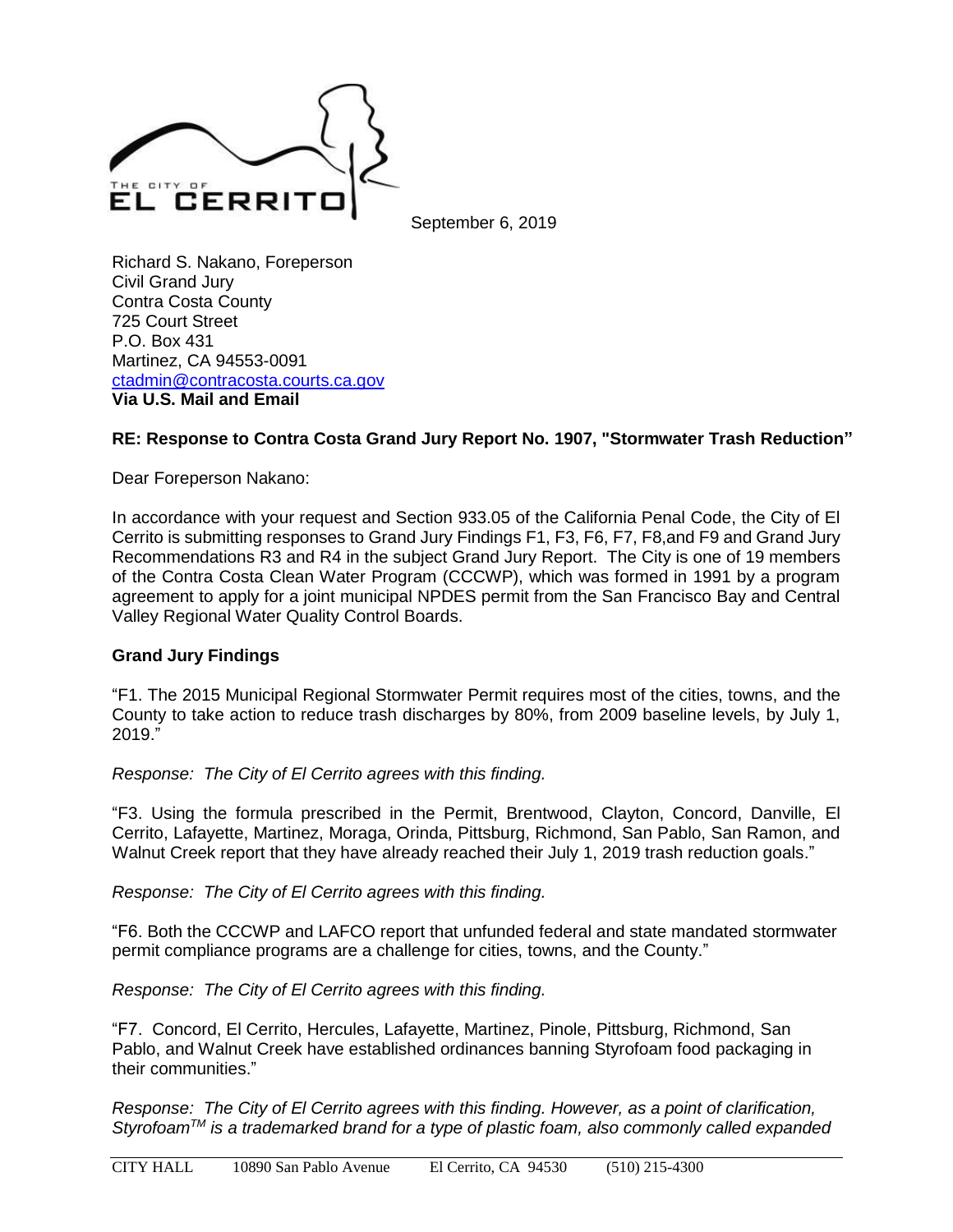City of El Cerrito Response to Contra Costa Grand Jury Report No. 1907, "Stormwater Trash Reduction" September 6, 2019 Page **2** of **3**

*polystyrene (EPS) and the City of El Cerrito passed Ordinance 2013-4 in September 2013 that prohibited food providers and City facilities, Departments, franchisees, contractors, vendors and caterers (doing business with the City) from providing prepared food to customers in disposable food ware made from EPS. It should also be noted that the City passed Ordinance 2013-3 in September 2013 that prohibited the distribution of single-use plastic bags in retail establishments at the point of sale for all retail establishments except restaurants and non-profit charitable reusers.*

"F8. Caltrans reports that highways and ramps along portions of Highways 4 and 24, Interstates 80, 580, and 680 in Antioch, El Cerrito, Richmond, and in the unincorporated areas of the County are high trash 'generation areas."

*Response: The City of El Cerrito agrees with this finding. Continued collaboration with Caltrans through joint projects, grants and other funding options are needed to address trash along specified corridors.*

"F9. No narrative summary of the accomplishments, challenges, costs, and funds needed to fully comply with the Permit is provided in the required annual reports prepared by CCCWP, the County, and each city and town."

*Response: The City of El Cerrito partially agrees with this finding. Through Bay Area Stormwater Management Agencies Association (BASMAA), the annual report form is developed for all 76 regional permittees and is approved by the San Francisco Regional Water Quality Control Board. This approved reporting from does not require a narrative summary of the accomplishments, challenges, costs, and funds for compliance. However, on annual basis as part of the rate setting for the Stormwater Utility Assessment (SUA), City staff provides the City Council a narrative summary of these items.*

## **Grand Jury Recommendations**

"R3. The Board of Supervisors and all City/Town Councils should consider directing staff to provide a concise summary of their Annual Reports, citing their accomplishments, challenges, costs, and funds needed to fully comply with the Permit, by December 31, 2019."

*Response: The City of El Cerrito has previously implemented this recommendation. As described above, as part of the annual rate setting for the SUA in April of each year, City staff provides City Council a narrative summary of key highlights from our Annual Report including accomplishments and challenges and describes costs and funding required to comply with the Permit.*

"R4. The Board of Supervisors and all City/Town Councils should consider identifying additional revenue sources to fully fund Permit requirements in order to comply with the Permit and avoid potential liability, by June 30, 2020."

*Response: The City of El Cerrito has previously implemented this recommendation. As described above, as part of the annual rate setting for the SUA in April of each year, City staff provides City Council a narrative summary describing costs and funding required to comply with the Permit. City staff has previously indicated that additional or alternative funding sources will*